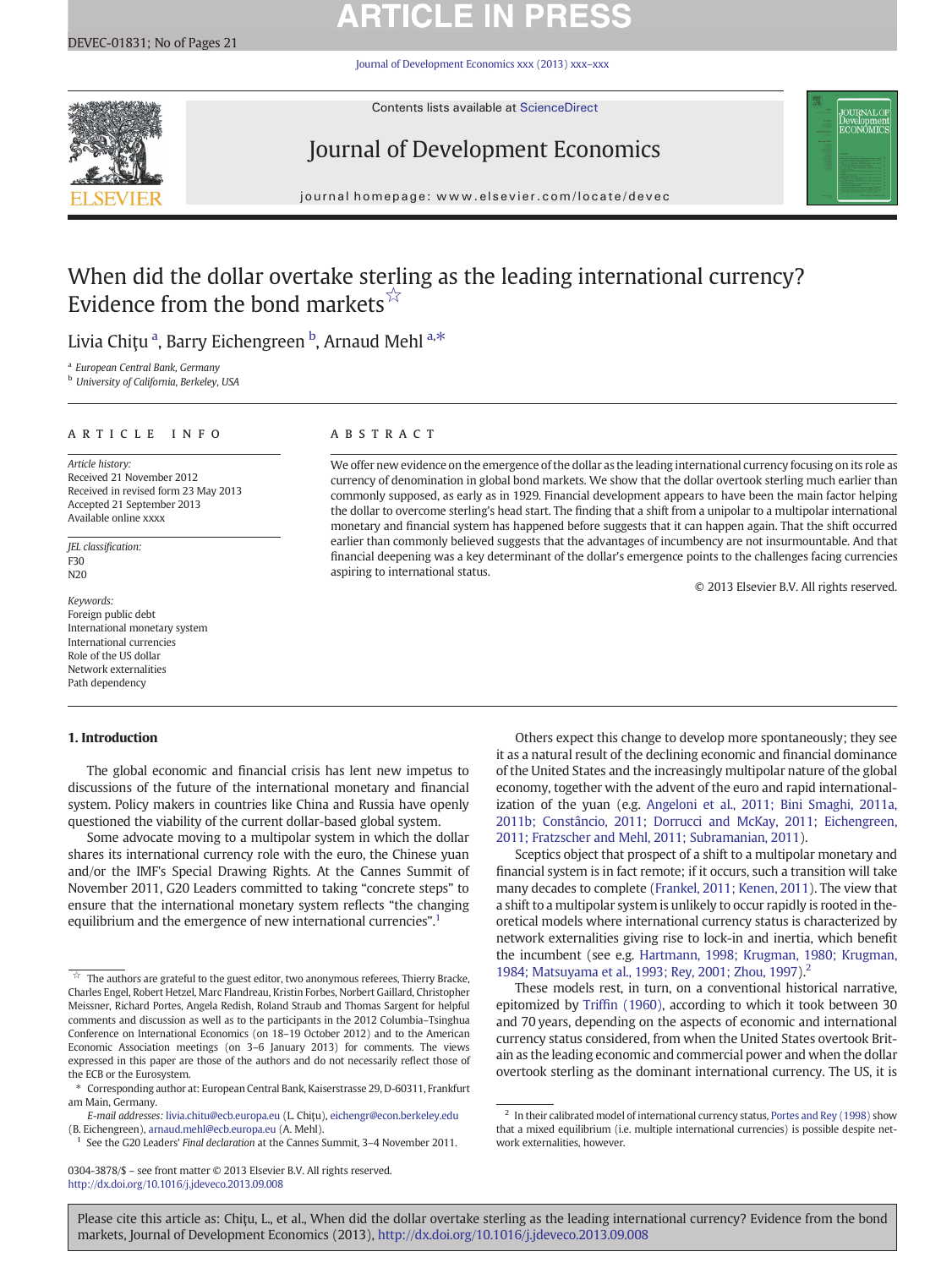2 L. Chiţu et al. / Journal of Development Economics xxx (2013) xxx–xxx



Fig. 1. Number of countries reporting data. Note: The figure shows for each year between 1914 and 1946 the number of countries reporting data on the currency composition of their foreign public debt, as available from [United Nations \(1948\).](#page--1-0)

observed, surpassed Britain in terms of absolute economic size already in the 1870s. It became the leading commercial power, gauged by the value of foreign trade, already in 1913. It was the leading creditor nation by the conclusion of World War I. And yet sterling remained the dominant international currency, not simply during this period, but also throughout the interwar years, according to the conventional narrative, and even for a brief period after World War II.

Recent studies, referred to by [Frankel \(2011\)](#page--1-0) as the "new view," have challenged this conventional account. [Eichengreen and Flandreau](#page--1-0) [\(2009\)](#page--1-0), relying on new data on the currency composition of global foreign exchange reserves, show that the dollar in fact overtook sterling as the leading reserve currency already in the mid-1920s — that is to say, more than two decades prior to the date assumed by previous scholars.

Eichengreen and Flandreau's "new view" also challenges broader implications of the conventional narrative. First, it suggests that inertia and the advantages of incumbency are not all they are cracked up to be. Second, it challenges the notion that there is room for only one international currency in the global system. Eichengreen and Flandreau show, to the contrary, that sterling and the dollar accounted for roughly equal shares of global foreign exchange reserves throughout the 1920s. Third, the new view challenges the presumption that dominance, once lost, is gone forever. Eichengreen and Flandreau's data indicate that sterling re-took the lead from the dollar for a brief period after 1931. This reinforces the point that the advantages of incumbency in the competition for reserve currency status may be less than commonly supposed.

In a companion piece, [Eichengreen and Flandreau \(2012\)](#page--1-0) show that what was true of reserve currencies was true also of the use of currencies for financing international trade. The dollar overtook sterling as the leading form of trade credit (as the currency of denomination for what were known as "trade acceptances" or "bankers' acceptances") already in the mid-1920s, not only after World War II. The US achieved this from a standing start — that is to say, despite the fact that dollardenominated trade credits had been virtually unknown as recently as 1914. Both market forces (financial market development) and policy support (with the Federal Reserve System as a market maker in the New York market for bankers' acceptances) were instrumental in helping the dollar rival and overtake sterling. That said, both New York and London, and both the dollar and sterling, remained consequential sources of trade credit in the 1920s. This again challenges the notion of international currency competition as a winner-take-all game.

Some critics have questioned the new view. [Ghosh et al. \(2011\)](#page--1-0) suggest that the interwar gold standard was special in that gold, not foreign exchange, was the dominant reserve asset, accounting for some twothirds of international reserves. The fact that gold played a large monetary role then but plays only a small one today may limit the inferences about prospective changes in international currency status that can be drawn from this earlier experience, in other words. [Forbes \(2012\)](#page--1-0) suggests that, compared to the past, international financial transactions may play a larger role in driving the decision of which unit or units to use internationally. Merchandise transactions, and the importance of a currency and market as a source of trade credit, play a correspondingly smaller one. Thus, inferences about the future are less convincing insofar as they are drawn from the past behavior of trade credits and not from the use of currencies in international financial transactions.

In this paper we address these objections and complete the story. We provide new evidence from the interwar years on the use of the leading international currencies, sterling and the dollar, in international financial transactions. This sheds light on a third dimension of international currency status, namely the use of currencies as vehicles for international financing. We focus on the international bond market, bonds being the principal instrument for foreign lending and borrowing in this earlier era prior to the advent of syndicated bank lending.<sup>3</sup>

Looking at yet an additional aspect of international currency competition is useful for establishing the generality (or otherwise) of the socalled "new view" of international currency competition. In addition, because international bonds were typically denominated in national currencies and not gold, the earlier objection that evidence from reserves data is not insightful for today no longer applies.<sup>4</sup> Lastly, we try to go deeper than in previous studies in understanding the factors that helped the dollar surpass sterling. We provide a systematic empirical

As explained in inter alia [Eichengreen and Portes \(1989\).](#page--1-0)

<sup>&</sup>lt;sup>4</sup> There were some so-called gold bonds (gold-indexed bonds or bonds containing clauses specifying that they were to be redeemed in national currencies of constant gold content). We discuss these further below.